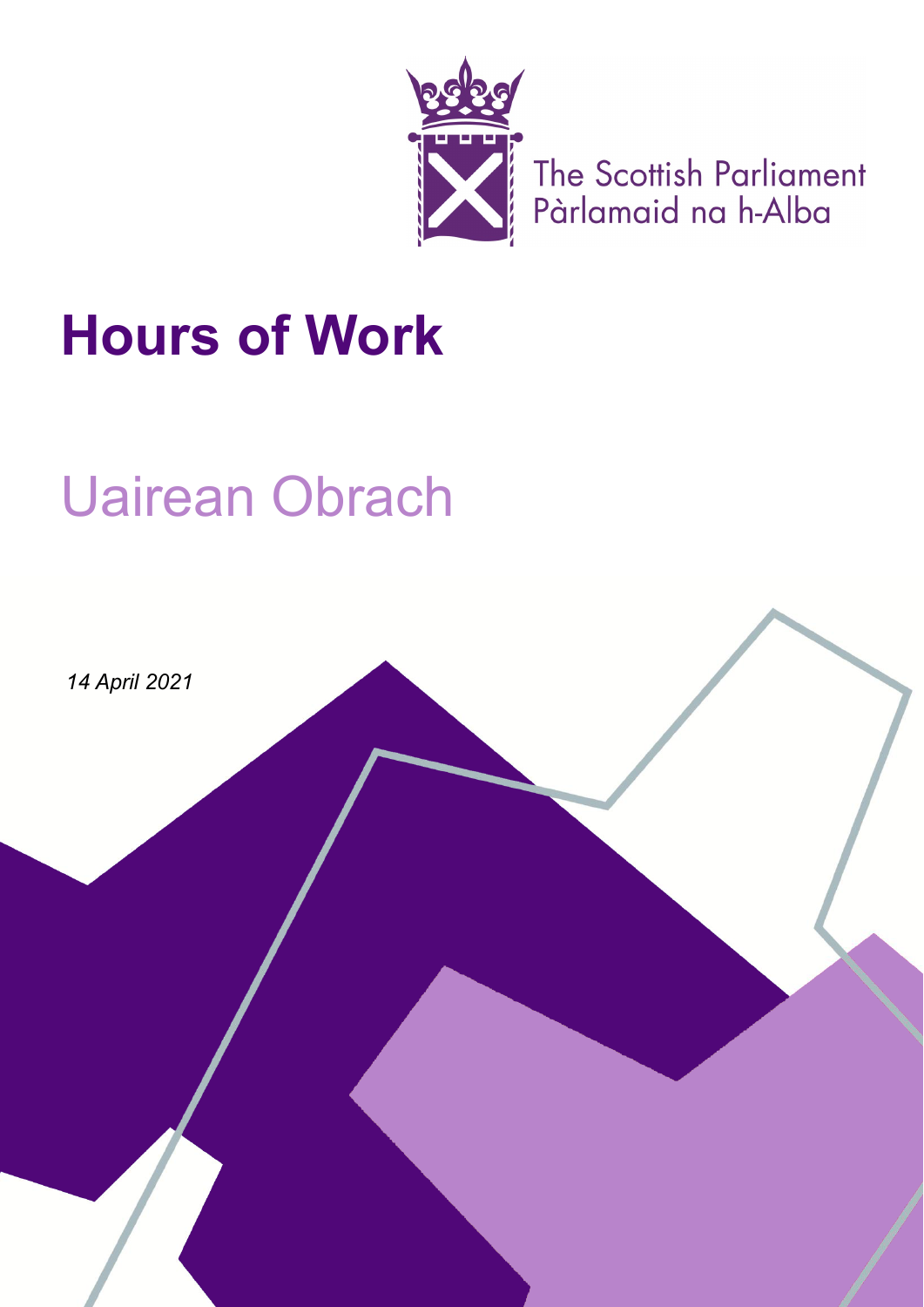#### **Recording Your Time**

Please record the actual hours worked within your bandwidth on [TRS \(Time Recording System\).](https://hosted.softworks.com/spcb/SwFed/Clockwise/Ess.htm) You are required to update the system with your hours worked on a daily basis. Your manager will monitor working time recorded to ensure accuracy and ensure that you are working within the provisions of the Flexible Working Hours arrangements and the Working Time Regulations. Any hours worked outside the agreed bandwidth will be escalated to your manager for approval. Operational Security Staff are excluded from these provisions.

#### **Hours**

The standard number of hours worked annually by full-time staff will be 1623.6 hours per annum. This is equivalent to an average 37-hour week. How your hours are grouped will depend on the area of the Parliament in which you work and which best suits the operational needs of that business area. You will, however, be given as much advance notice as possible of your expected work pattern.

### **Working Time**

Unless you are absent on leave (including sick leave, annual leave and other types of leave) or other officially approved circumstances apply, you must be present on each day you are scheduled to work.

#### **Core Hours**

Although the Flexible Working Hours scheme does not specify core hours during which all staff must attend work, you should let your manager know, in advance, if you intend to start work after 10.00am.

## **Monitoring and Record Keeping**

All hours worked should be recorded for the purposes of ensuring compliance with the Working Time Regulations. Hours worked beyond the bandwidth during a working week will attract a single time flexi-adjust. Hours deemed necessary and worked at the weekend (that do not form part of your ordinary working pattern) will attract a double time flexi-adjust.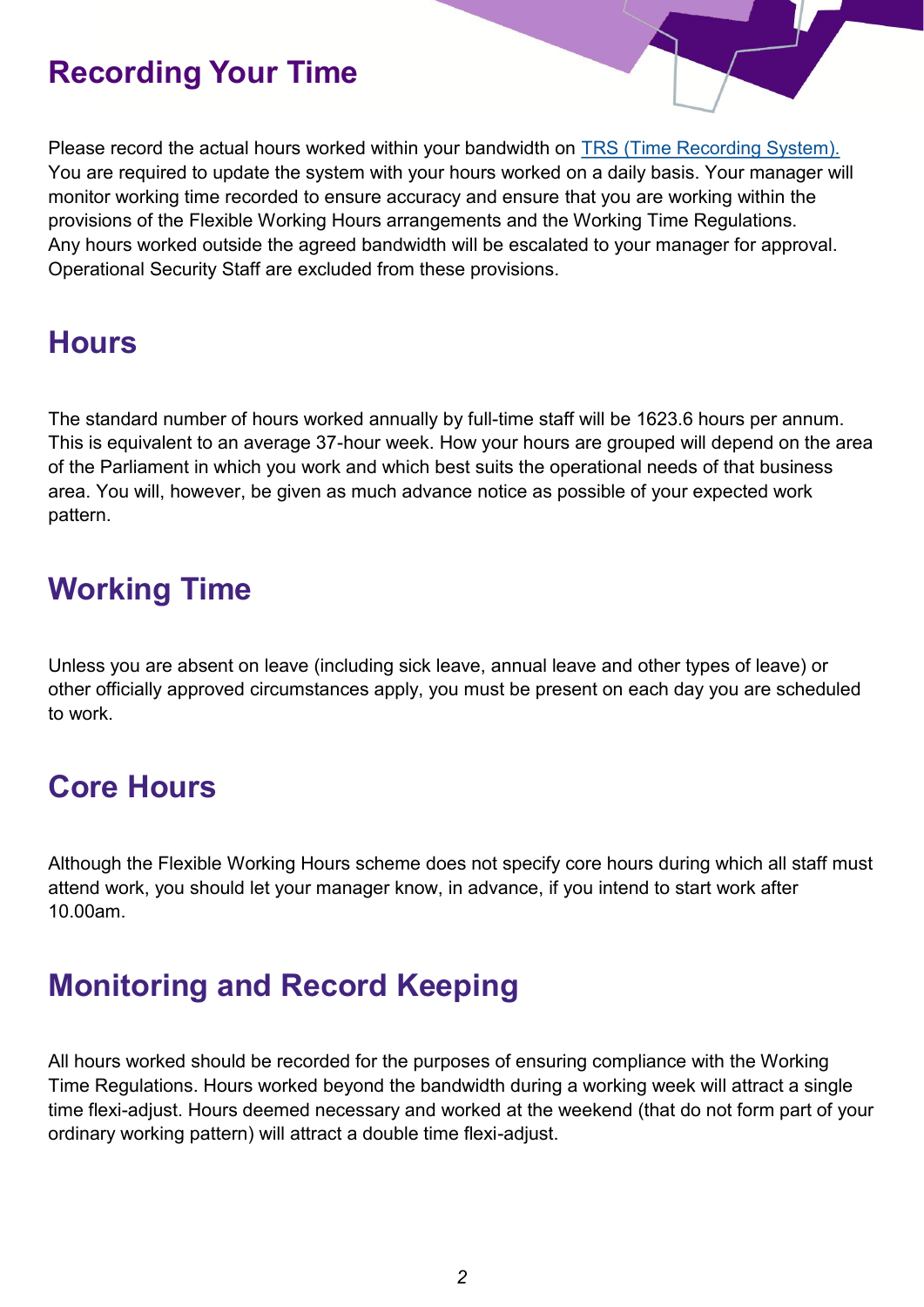#### **Overall Bandwidths**

Bandwidths are the hours within which staff may work and accrue time under the Flexible Working Hours arrangements. The bandwidth is from 7:00am to 8:00pm for the majority of work areas. Your line manager will update you if there are different arrangements local to your office. Time clocked out with your bandwidth on [TRS \(Time Recording System\)](https://hosted.softworks.com/spcb/SwFed/Clockwise/Ess.htm) will automatically be escalated to your manager for approval. It will not be added to your flexi-balance until the required approval has been provided by the line manager. Managers will check and authorise entries on TRS (Time Recording [System\)](https://hosted.softworks.com/spcb/SwFed/Clockwise/Ess.htm) .

These bandwidths will not affect services provided by the FM Helpdesk (8:00 – 18:00 Monday to Thursday, 8:00 – 17:00 Friday (8:30 – 17:00 during recess)), the IT Helpdesk (8:00 – 18:00 Monday, 8:00 – 19:00 Tuesday, 8:00 – 21:30 Wednesday and Thursday and 8:00 – 17:00 Friday (8:30 – 17:00 during recess )).

#### **Rosters**

A roster is a period of specific working hours that staff are required to work to cover a specific need of the Parliament. Some staff will be rostered on all working days. In other areas staff may be rostered on particular days to cover an extended service, while on most days they work under standard Flexible Working Hours arrangements. You will be given advance notice of rostered hours if this is appropriate to your working pattern.

In normal circumstances a roster will be contained within the bandwidth for the area. In exceptional circumstances it may extend beyond the bandwidth. In that situation, overtime would be paid automatically for the hours worked outside the bandwith. Hours worked outwith the bandwidth where overtime is paid do not count for flexible working hours purposes.

If changing working patterns in the Parliament suggest that further groups of staff will be regularly working outside their area bandwidth, arrangements for that area will be subject to a management/ TUS review.

All hours deemed necessary to be worked outside of the prepared roster as well as the rostered time itself will count for Flexible Working Hours or overtime purposes as appropriate.

## **Overtime**

All hours worked outside the bandwidth for your area at the request of your Head of Office/Group may either be paid at the appropriate overtime rate or credited as a flexi credit.

Under certain circumstances, overtime may be paid for hours worked within a bandwidth. For example if you have already worked 9 hours in that day and your Head of Office/Group requires you to work later than this or if you have already accrued or there is the potential for you to accrue an unmanageable Flexible Working Hours credit. In any event if you wish to claim extra payment for any hours worked, you must have this authorised in advance by your manager.

Hours claimed as a payment must not be recorded as time worked under the flexible working arrangements i.e. you may not claim payment for overtime and accrue flexible working hours.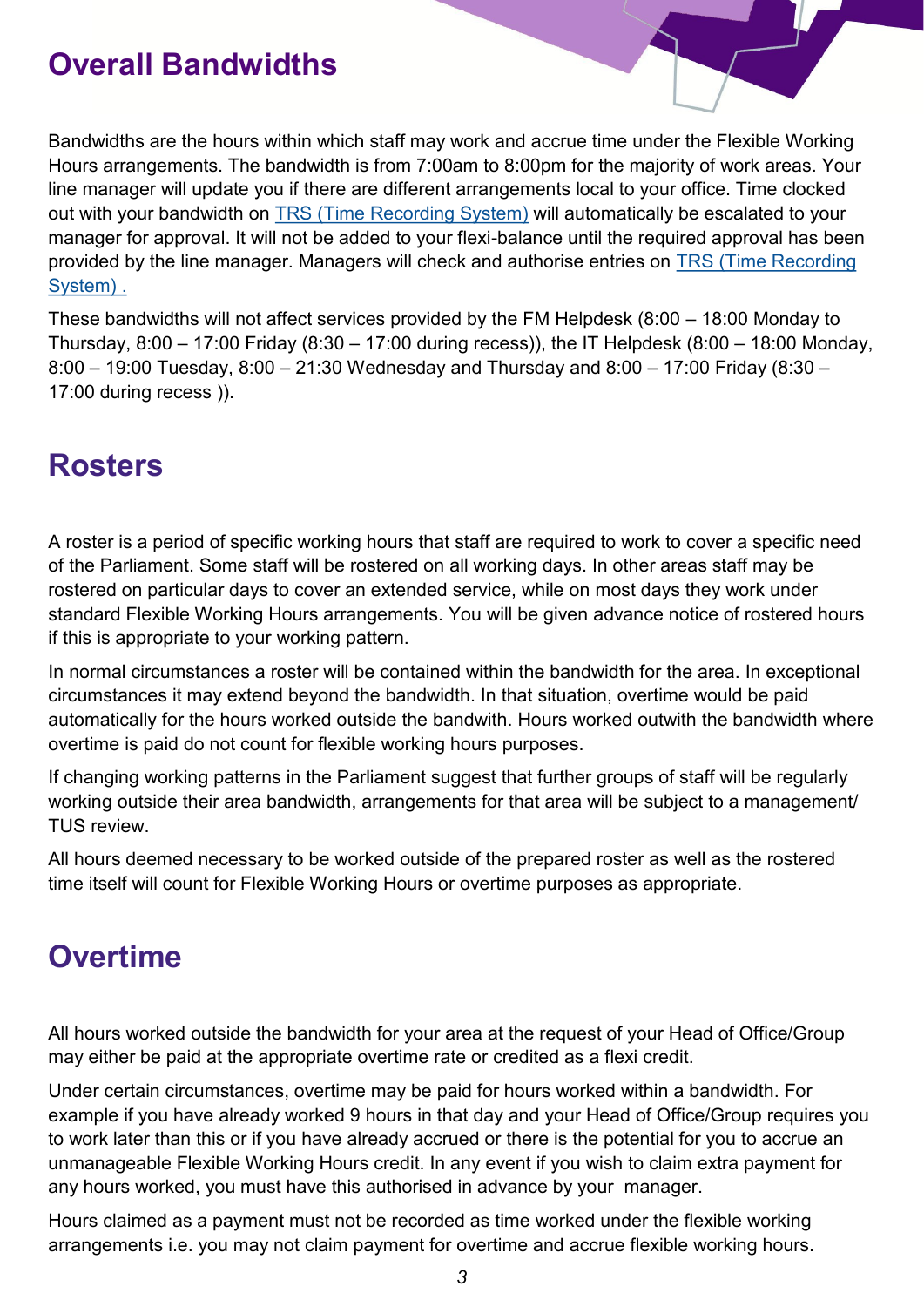#### **Lunch Breaks**

Your lunch break may be up to two hours, unless a longer period has been agreed with your manager, but you must take an uninterrupted break of at least 30 minutes if you work more than six hours per day. This does not necessarily have to be over the lunch period if you are required to work over the lunch period because you are:

- required to attend formal working lunches, lunch time meetings, recruitment boards, etc; or
- prevented from taking a break in order to meet a deadline; and
- you are unable to take a break at another suitable time

Your manager has discretion to waive the necessity for you to deduct 30 minutes from your working hours in [TRS \(Time Recording System\).](https://hosted.softworks.com/spcb/SwFed/Clockwise/Ess.htm) This should only be necessary on an exceptional basis since it is important for your health and wellbeing that you take an uninterrupted break at some time during the day. Your manager will report any repeated instances of these exceptions to your Head of Group via your Head of Office if appropriate.

#### **Other Breaks**

You may take breaks at times other than over the lunch period so long as they comply with our Breaks Policy, i.e. they must not be recorded as working time. You must record any breaks taken by entering these into [TRS \(Time Recording System\),](https://hosted.softworks.com/spcb/SwFed/Clockwise/Ess.htm) by clicking either clock now or accessing the clock card by clicking on the manual recording button, then clicking on clock card and enter the times manually. There is no limit to the number of breaks you can enter on TRS on a daily basishowever, failure to comply with the [Breaks Policy](https://68e964d4-3a85-4c03-89f7-d6c59f31a423.filesusr.com/ugd/0e32dc_448d8e59948b4acda5a4f3838b62adc6.pdf?index=true) may result in disciplinary action.

#### **Standard Hours and Carry-over Procedure**

If you work in a fully rostered environment, the hours you are required to work are those included in the appropriate roster. Adjustments have already been made for public and privilege holidays. However, full time staff are all contracted to work hours equivalent to an average of 37 hours per week excluding breaks.

You may carry a maximum of 14 hours and 48 minutes flexi credit or deficit (equivalent of two days at 7 hours and 24 minutes if you work 37 hours) into the new leave year (1 September each year). Time beyond these boundaries should be discussed with your manager to ensure that the level carried over is manageable within your working pattern. Special arrangements (for example overtime payments or a higher level of carry-over) can be made where staff have been prevented from taking time off because of management requirements. This will be pro-rata for part-timers.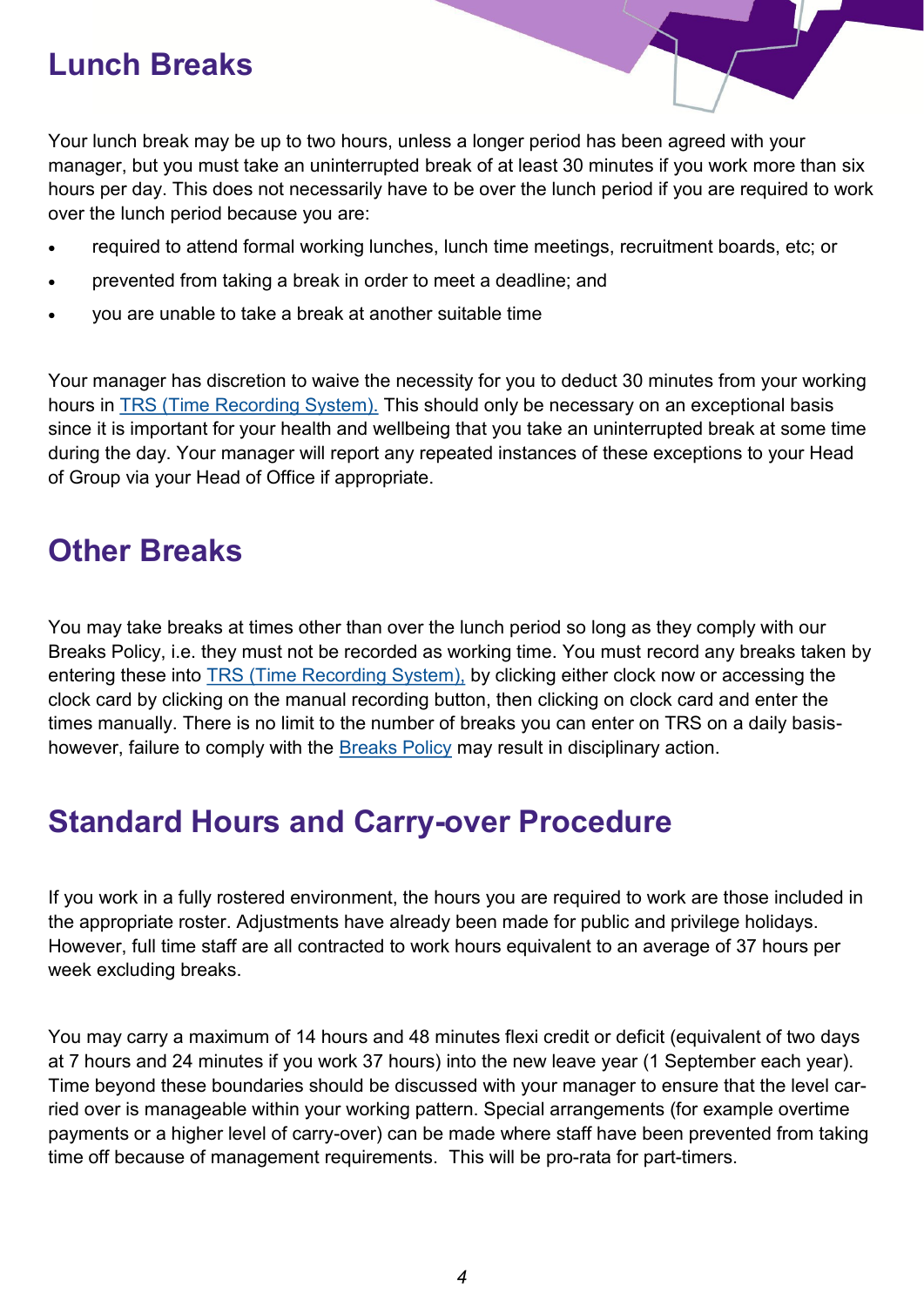

If you work in a rostered environment, such as the Security Office, and accrue Time off in Lieu (TOIL), you may carry a maximum equivalent to 2 of your working days in TOIL credit into the new leave year (1 September each year). Time beyond these boundaries should be discussed with your manager to ensure that the level carried over is manageable within your working pattern. Special arrangements can be made where staff have been prevented from taking time off because of management requirements.

### **Flexible Working Hours - Time Off**

Flexible Working Hours credits can be used at times agreed with your manager.

#### **Annual Leave**

A full shift absence attracts a credit of 7 hours 24 minutes, and a half-day a credit of 3 hours 42 minutes for staff working full time hours. If you work on a flexible working pattern your annual leave will be reflected in hours and any leave taken (shift or half shift) will be consistent with your working pattern for that day (e.g. 9hr full shift or 4.5hrs half shift). Staff who wish to book a period of annual leave should do so via [TRS \(Time Recording System\),](https://hosted.softworks.com/spcb/SwFed/Clockwise/Ess.htm) and must enter annual leave requests in advance of the day(s) they plan to take. Retrospective or same day annual leave requests should only be submitted in exceptional circumstances and require need to be referred to your managers. Staff who require guidance on submitting annual leave requests can refer to 'How to' Employee Guides on the [TRS \(Time Recording System\)](https://hosted.softworks.com/spcb/SwFed/Clockwise/Ess.htm) Time and Attendance SharePoint site.

## **Sick Leave**

If you are sick and absent for a whole day, you will be credited with 7 hours 24 minutes. If you are sent home during the day, your actual hours of attendance will be made up to 7 hours 24 minutes and recorded as sick absence. If you work on a roster, the credit will be that equivalent to the day length shown on the roster. If you work a flexible working pattern e.g. part-time, compressed hours, etc., the credit will be for the number of hours you were due to work that day.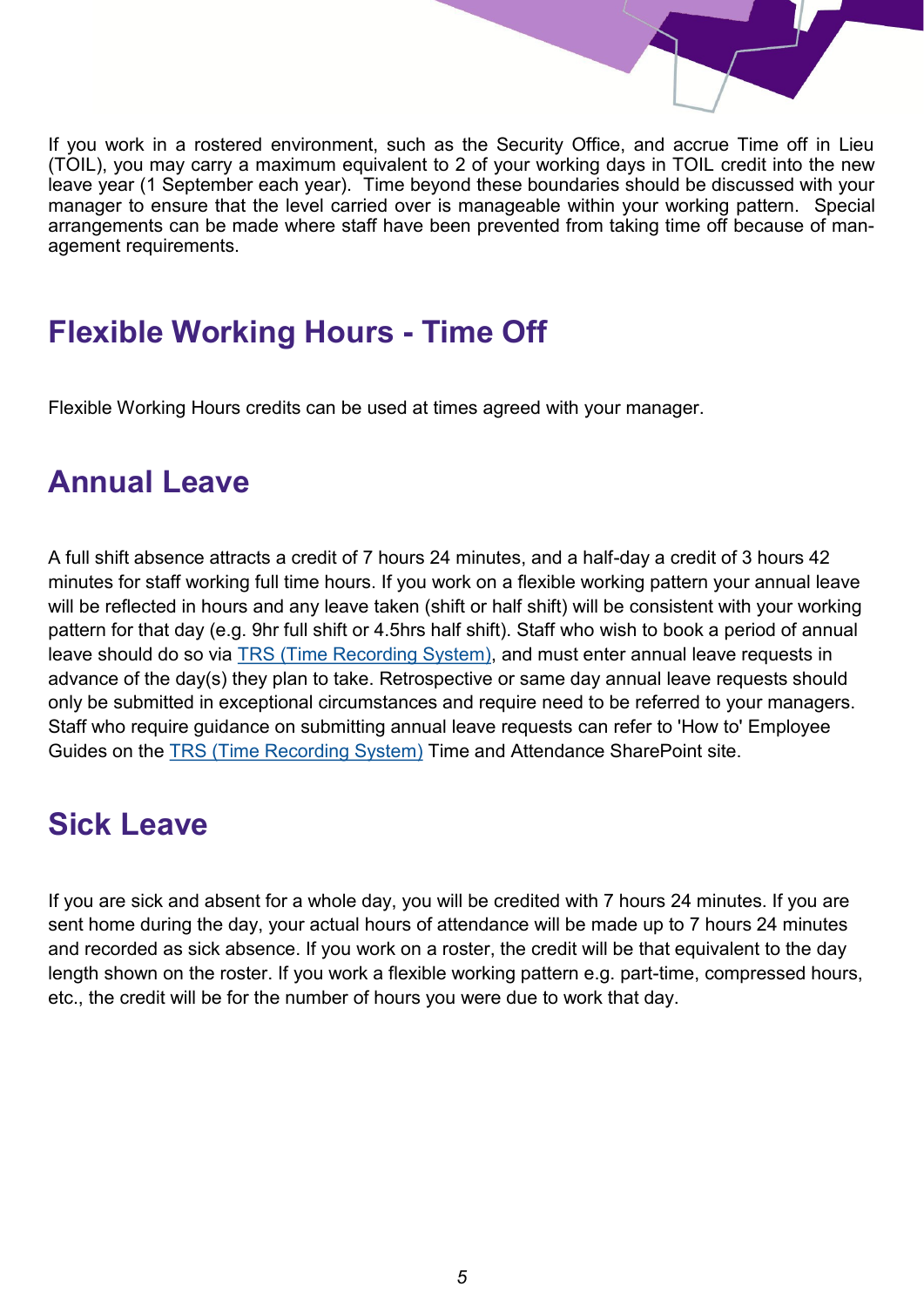## **Hospital, medical, dental and other appointments**

You are expected to make every effort to make these appointments in your own time. If this is not possible, it is expected that you will make an appointment at a time that will cause the least amount of disruption to your office – typically this would be at the start or end of the business day. Where this is not possible, you should seek the advance permission of your manager before confirming the appointment.

A credit equal to the duration of the absence will be given for the period of authorised absence. The credit will exclude normal commuting time. On days where credit has been given for appointments, the total amount of hours recorded (including credit) shall not exceed the standard number of hours (7 hours, 24 minutes in the case of full time members of staff) other than in exceptional circumstances and with the advance permission of your Office/Group Head.

The restrictions listed above do not apply in relation in to the following circumstances:

- Pregnant people attending ante-natal care appointments in accordance with the [Maternity Policy;](https://www.spstaffhandbook.com/being-a-parent)
- Absences pertaining to medical appointments in connection with a member of staff's disability; and
- Absences pertaining to medical appointments supported by the SPCB in accordance with the advice of Occupational Health.

Staff who wish to claim back time for hospital, medical or dental appointments should do so by entering the required time in **[TRS \(Time recording System\)](https://hosted.softworks.com/spcb/SwFed/Clockwise/Ess.htm)** by clicking on "request Time Back for an External Appointment" button this request will then be escalated to the line manager for approval. Guidance for staff on submitting such a request can be found and guidance for line managers on approving such a request can be found on the TRS SharePoint site.

## **Employee Relations**

A credit equal to the duration of the absence, including those working on a part-time basis if they attend longer than their contracted hours, will be given to employees who are union members for a reasonable amount of time during working hours when the employee is:

- taking part in any activities of the union of which the employee is a member;
- taking part in activities, in relation to which the employee is representing such union; or
- accessing the services of a trade union learning representative

but excluding activities which consist of industrial action.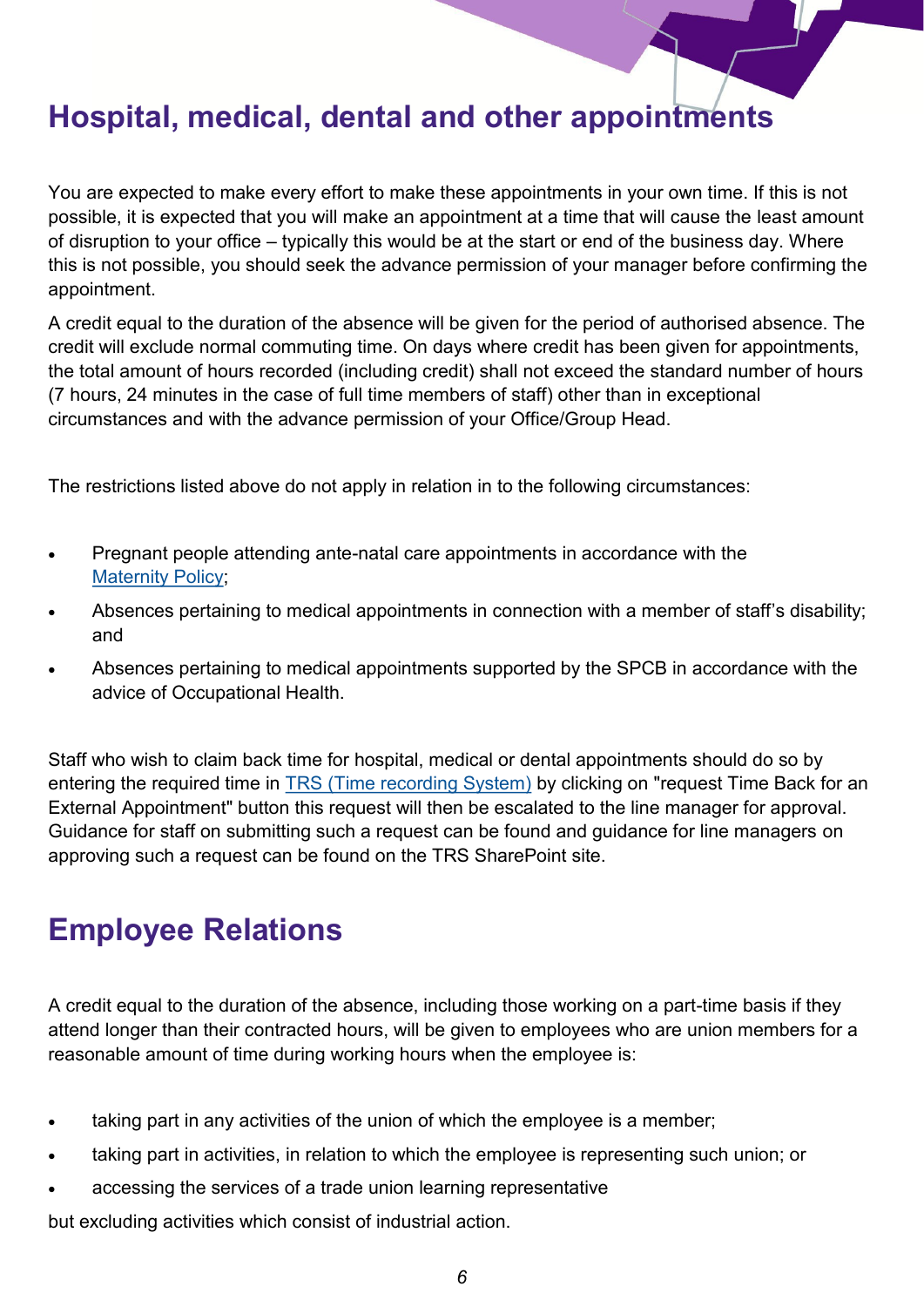## **Health & Safety at Work Activities**

A credit equal to the duration of the absence, including those working on a part-time basis if they attend longer than their contracted hours, will be given to members of staff who are appointed as safety representatives to allow them to:

- carry out their prescribed duties; and
- attend appropriate necessary training courses to help them in the performance of these duties.

If you are a Health & Safety representative, you should clear any such absences in advance with your manager.

## **Transport Disruption**

Information on travel disruption and attendance is available under the Special Leave section in [our](https://www.spstaffhandbook.com/special-leave)  [staff handbook.](https://www.spstaffhandbook.com/special-leave)

## **Other Authorised Absence**

Heads of Office/Group also have discretion to authorise absences for other purposes. A credit for the duration of any other authorised absence should be given, including to those working on a part-time basis if they attend longer than their contracted hours.

#### **Leavers**

If you leave the Parliament, you will be paid for any excess hours you have worked. For rostered staff, this payment will be calculated as a proportion of the hours you have been rostered to work over the full year. For example, if you work in a rostered environment and you leave at the start of a recess period, you may have worked half of the number of hours you are required to work over a full year. If this is the case, you will be paid for half a year's work even if these hours have been worked over a lesser period.

If you have a deficit in your hours at the time of departure, you will have that debit offset either against any balance of annual leave due or through a reduction in final pay.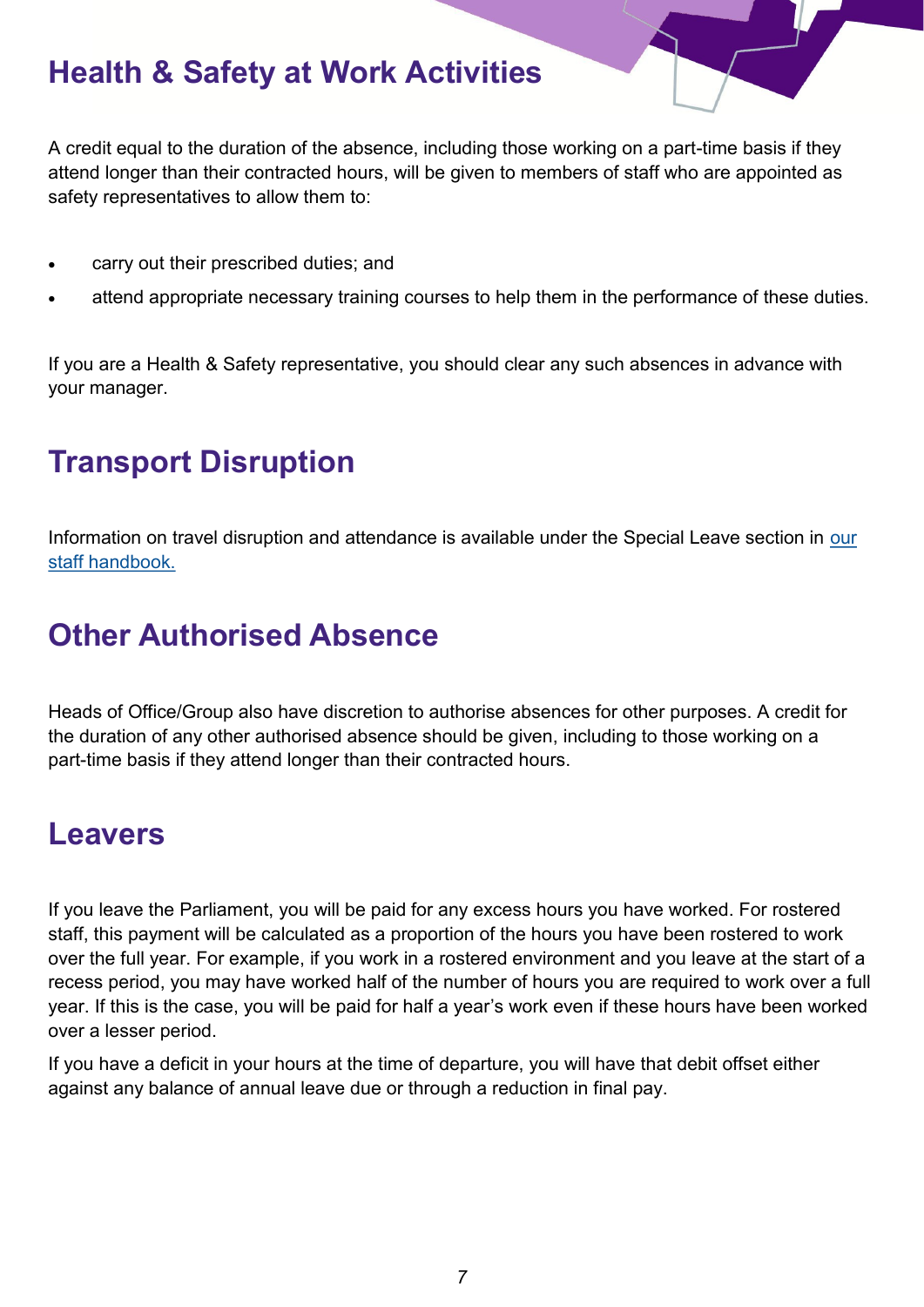## **Misuse of Flexible Working Hours**

Misuse of Flexible Working Hours, e.g. recording hours as having been worked that have not been worked, is a disciplinary offence, and action may be taken accordingly up to and including summary dismissal. Further information is available under 'Resolving Issues' in [the staff handbook.](https://www.spstaffhandbook.com/resolving-issues)